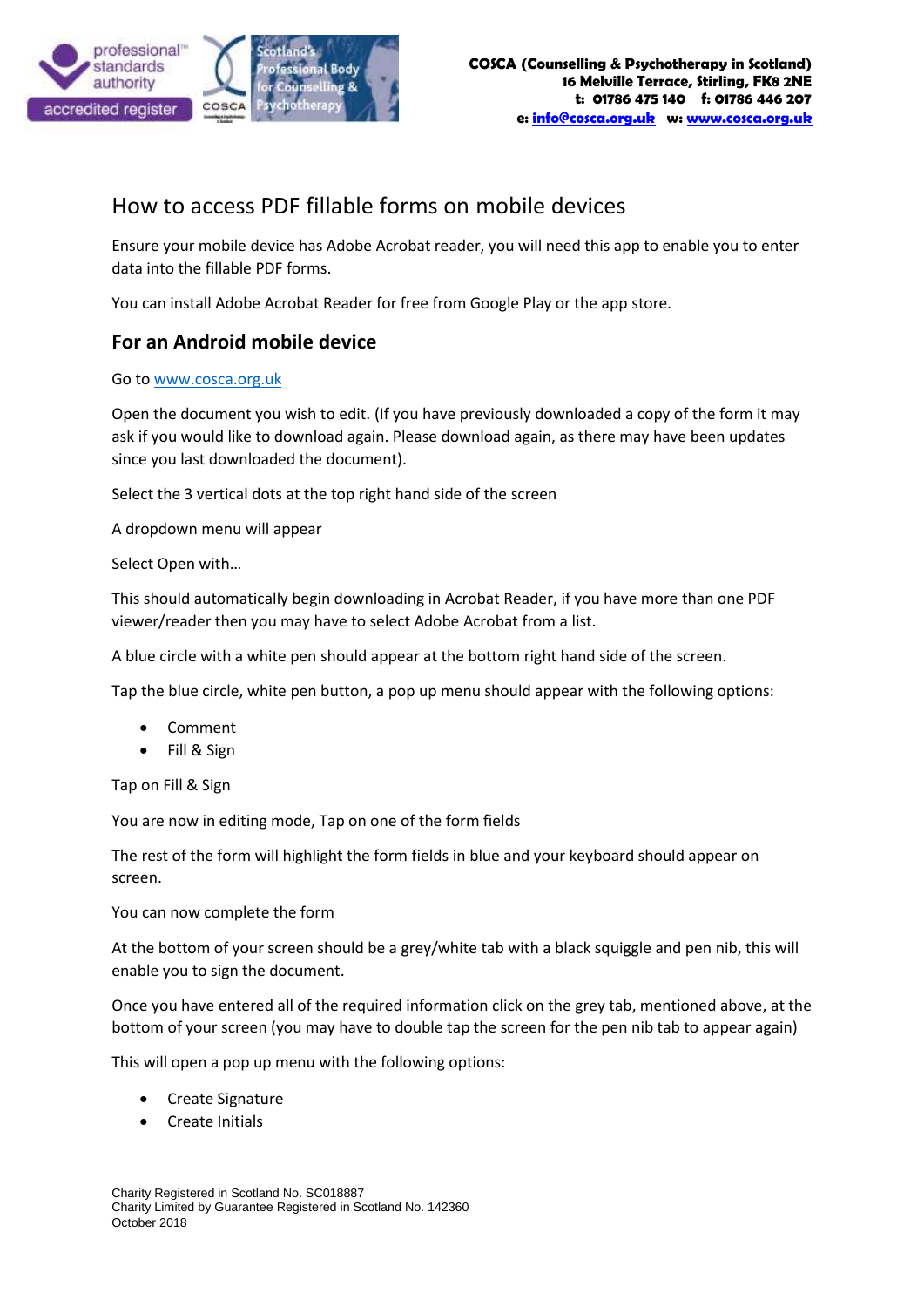

(You can write, upload or take a picture of your signature. If you have already created a signature on Adobe for a previous document your signature may already appear, this current signature can be used again by tapping it or be replaced by tapping the minus button at the right hand side of the signature)

Click Create Signature

A screen will pop up with a Red Tab saying Sign

Along the top of the page are the signature options

Draw Image Camera

Draw – Enables you to sign and save your signature

Image – Enables you to upload an existing picture of your signature

Camera – Enables you to take a picture of your signature

Once you have entered your signature, tap the tick at the top of the screen. This will close the signature options

Tap the screen to place your signature



Tap share a copy

Save to your selected file location

If you cannot find your saved copy, there will be a copy saved in your Adobe Acrobat app to reopen and save a copy. (Also check your file manager for downloads).

**To print:** Tap the 3 vertical dots at the top right hand side of your screen

Scroll down to print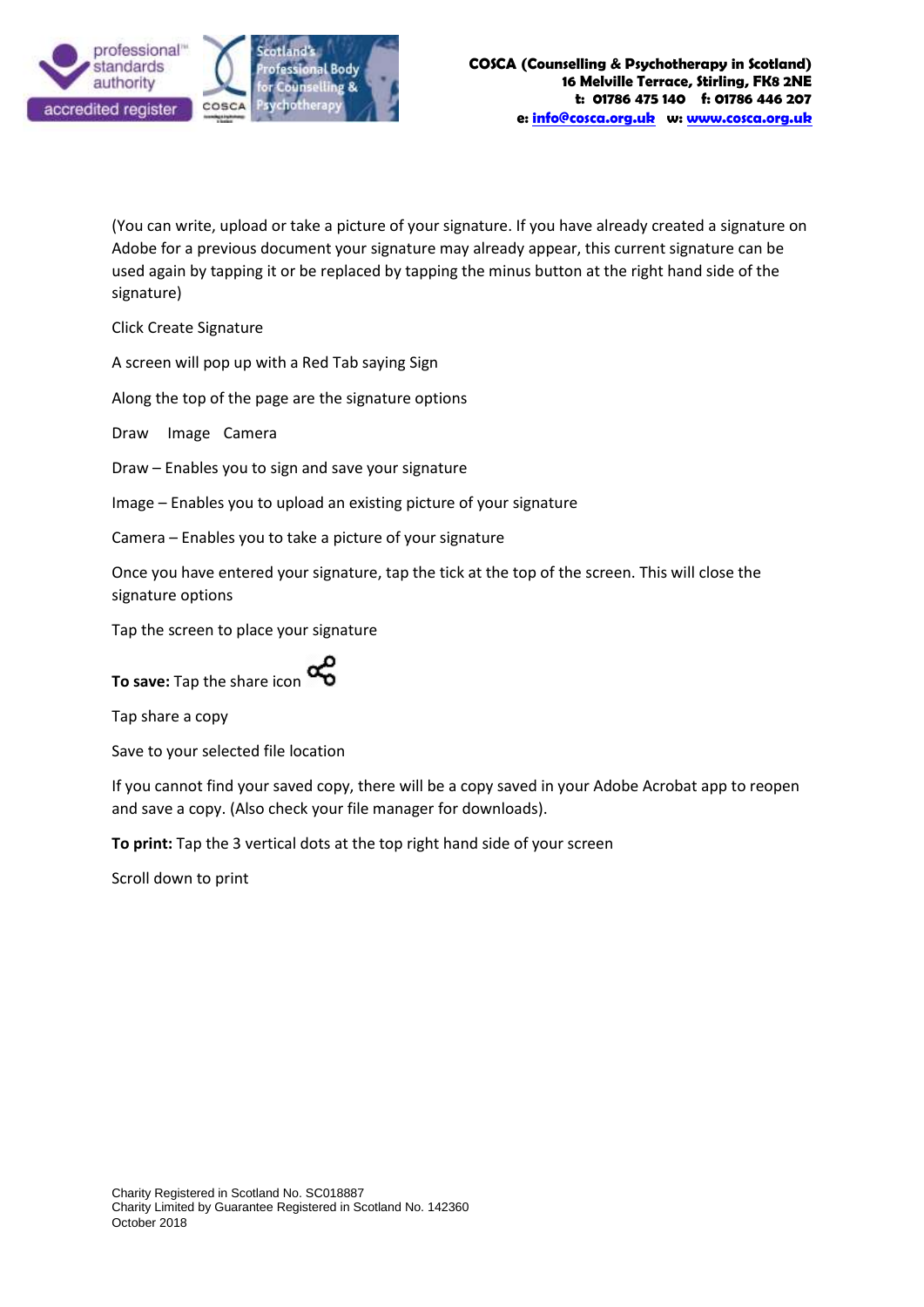

## **For an IOS mobile device**

Open Safari

Go to [www.cosca.org.uk](http://www.cosca.org.uk/)

Open the document you would like to complete

Please note: If you access the website via google,



Tap the share icon

Select Open in Safari

Tap menu bar along the top of the screen

|  | . .<br> |  |
|--|---------|--|
|  |         |  |

Tap the share icon on the menu bar at the top of the screen

Scroll along to Copy to Acrobat

This should automatically begin downloading in Adobe Acrobat Reader, if you have more than one PDF viewer/reader then you may have to select Adobe Acrobat from a list.

A blue circle with a white pen should appear at the bottom right hand side of the screen.

Click the blue circle, white pen button, a pop up menu should appear with the following options:

- Comment
- Fill & Sign

Tap on Fill & Sign

You are now in editing mode, Tap on the right hand side of one of the form fields

The rest of the form will highlight the form fields in blue and your keyboard should appear on screen.

You can now complete the form

At the top of your screen should be a white tab with a black squiggle and pen nib, this will enable you to sign the document.

Once you have entered all of the required information tap on the white tab, mentioned above, at the top of your screen